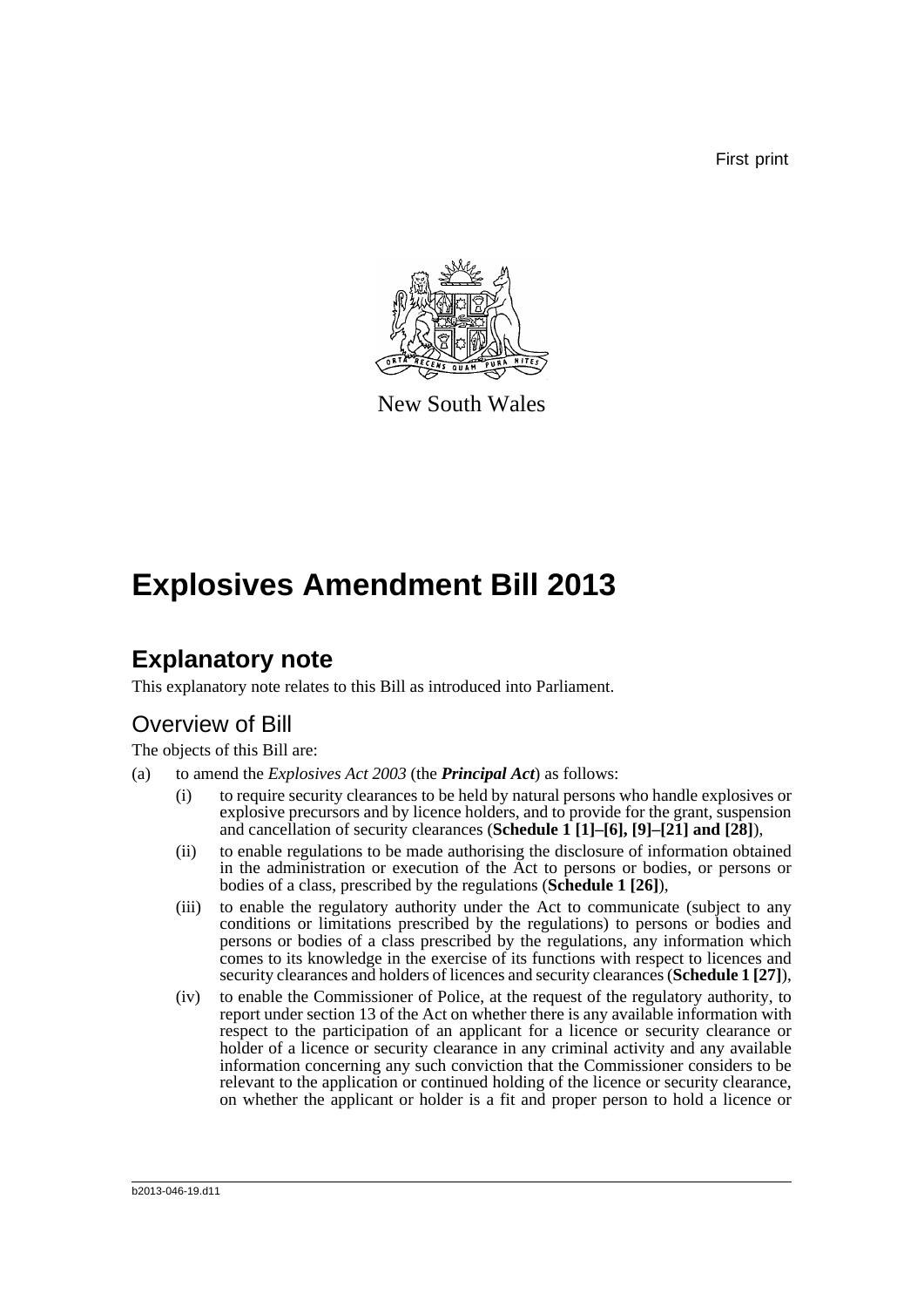security clearance and whether it is contrary to the public interest for the person to do so (**Schedule 1 [7]**),

- (v) to remove the ability of the Commissioner of Police to make such a report in relation to whether the applicant or holder has a good reason for holding such a licence or can be trusted to handle explosives in the manner authorised by the licence without danger to the public safety or the peace (**Schedule 1 [7]**),
- (vi) to ensure that any part of such a report that could disclose the existence or content of a criminal or security intelligence report or other confidential criminal information is not disclosed by the Administrative Decisions Tribunal in giving reasons for its decisions, or in proceedings before it, without the approval of the Commissioner of Police (**Schedule 1 [8] and [23]**),
- (vii) to provide for the internal review of decisions concerning licences and security clearances that are reviewable decisions under the *Administrative Decisions Tribunal Act 1997* by removing a provision that currently prevents such a review (**Schedule 1 [22]**),
- (viii) to enable inspectors appointed under the *Explosives Act 2003* to exercise the kind of information-gathering powers set out in section 155 of the *Work Health and Safety Act 2011* (**Schedule 1 [24]**),
- (ix) to provide for the making of savings and transitional regulations and to enact certain savings provisions (**Schedule 1 [29]–[31]**), and
- (b) to amend the *Law Enforcement (Powers and Responsibilities) Act 2002* to enable police officers to seize, retain and destroy explosives, explosive precursors or certain dangerous goods (**Schedule 2.2 and Schedule 1 [25]**).

## Outline of provisions

**Clause 1** sets out the name (also called the short title) of the proposed Act.

**Clause 2** provides for the commencement of the proposed Act on the date of assent to the proposed Act.

## **Schedule 1 Amendment of Explosives Act 2003 No 39**

**Schedule 1** contains the amendments to the Principal Act described in paragraph (a) of the Overview above.

## **Schedule 2 Amendment of other legislation**

**Schedule 2.1** makes amendments to the *Explosives Regulation 2013* that are consequential on the amendments to the Principal Act described in paragraph (a) (i) of the Overview above.

**Schedule 2.2** amends the *Law Enforcement (Powers and Responsibilities) Act 2002* as described in paragraph (b) of the Overview above. It amends section 20 of that Act so that the powers for police officers under Division 1 of Part 4 of that Act to search persons and seize and detain things without warrant will apply if a police officer suspects on reasonable grounds that a person has in his or her possession any explosive, explosive precursor or dangerous good to which section 31 of the Principal Act applies used or intended to be used in connection with an offence under Part 2 of the Principal Act. It also amends section 211 of the *Law Enforcement (Powers and Responsibilities) Act 2002* so that seized explosives, explosive precursors and dangerous goods may be forfeited and destroyed (if not returned).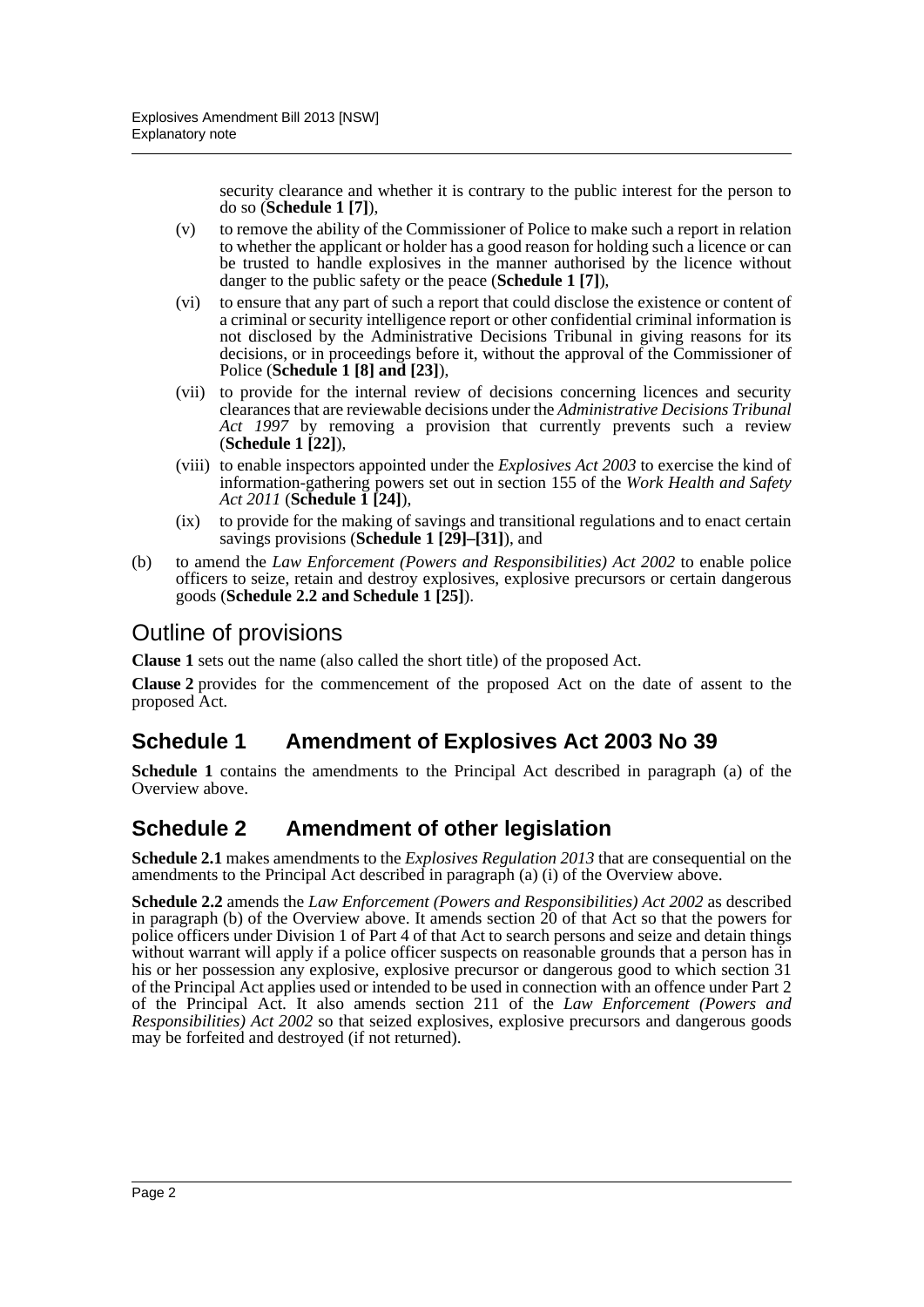First print



New South Wales

# **Explosives Amendment Bill 2013**

## **Contents**

|                                                   | Page |
|---------------------------------------------------|------|
|                                                   |      |
| Name of Act                                       | 2    |
| Commencement                                      | າ    |
| Schedule 1 Amendment of Explosives Act 2003 No 39 | 3    |
| Schedule 2 Amendment of other legislation         | 9    |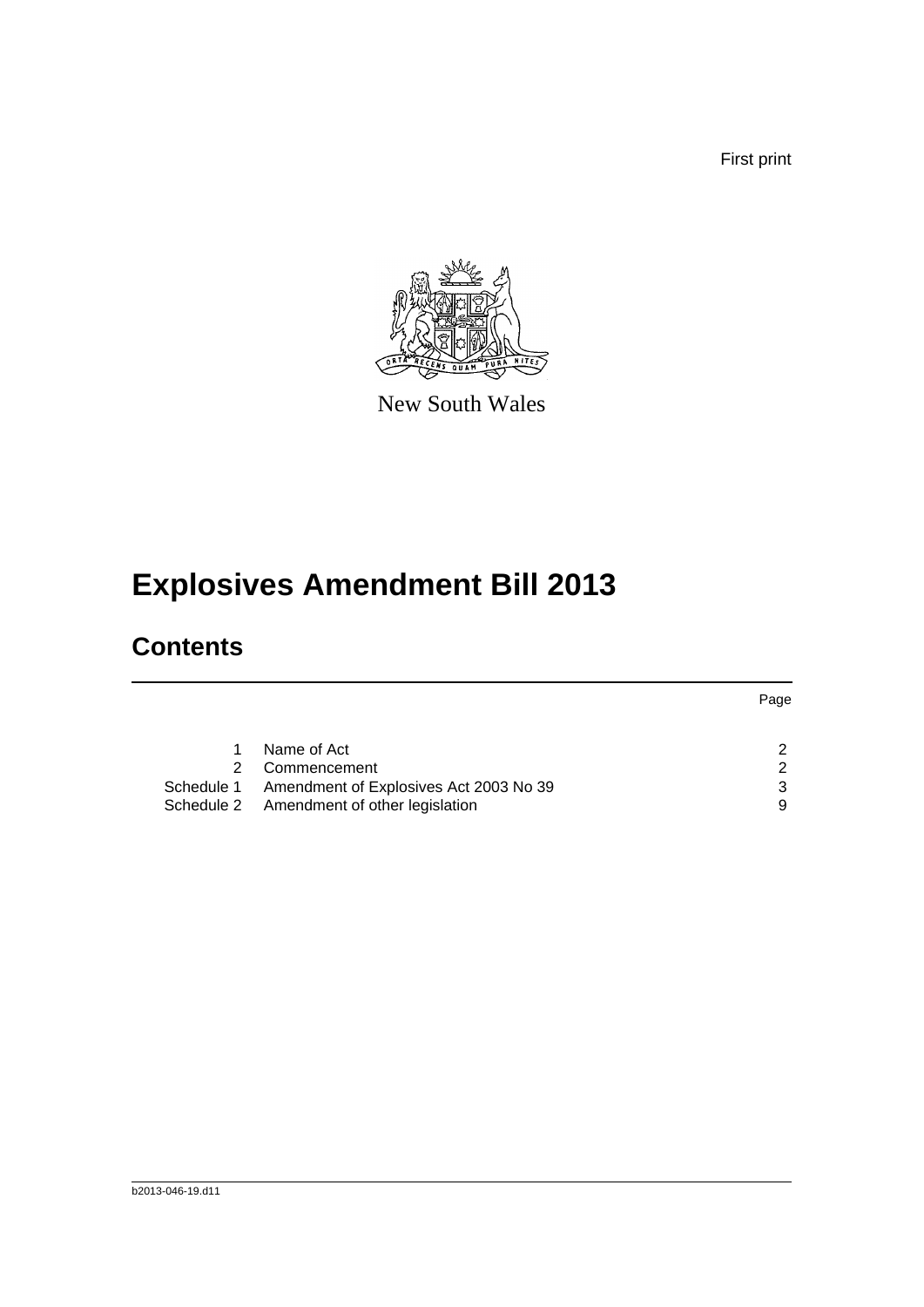

New South Wales

## **Explosives Amendment Bill 2013**

No , 2013

#### **A Bill for**

An Act to amend the *Explosives Act 2003* to implement certain recommendations arising from a statutory review of the Act; to make further provision with respect to security clearances; to amend the *Law Enforcement (Powers and Responsibilities) Act 2002* with respect to the seizure of explosives, explosive precursors or dangerous goods used in the commission of offences; and for other purposes.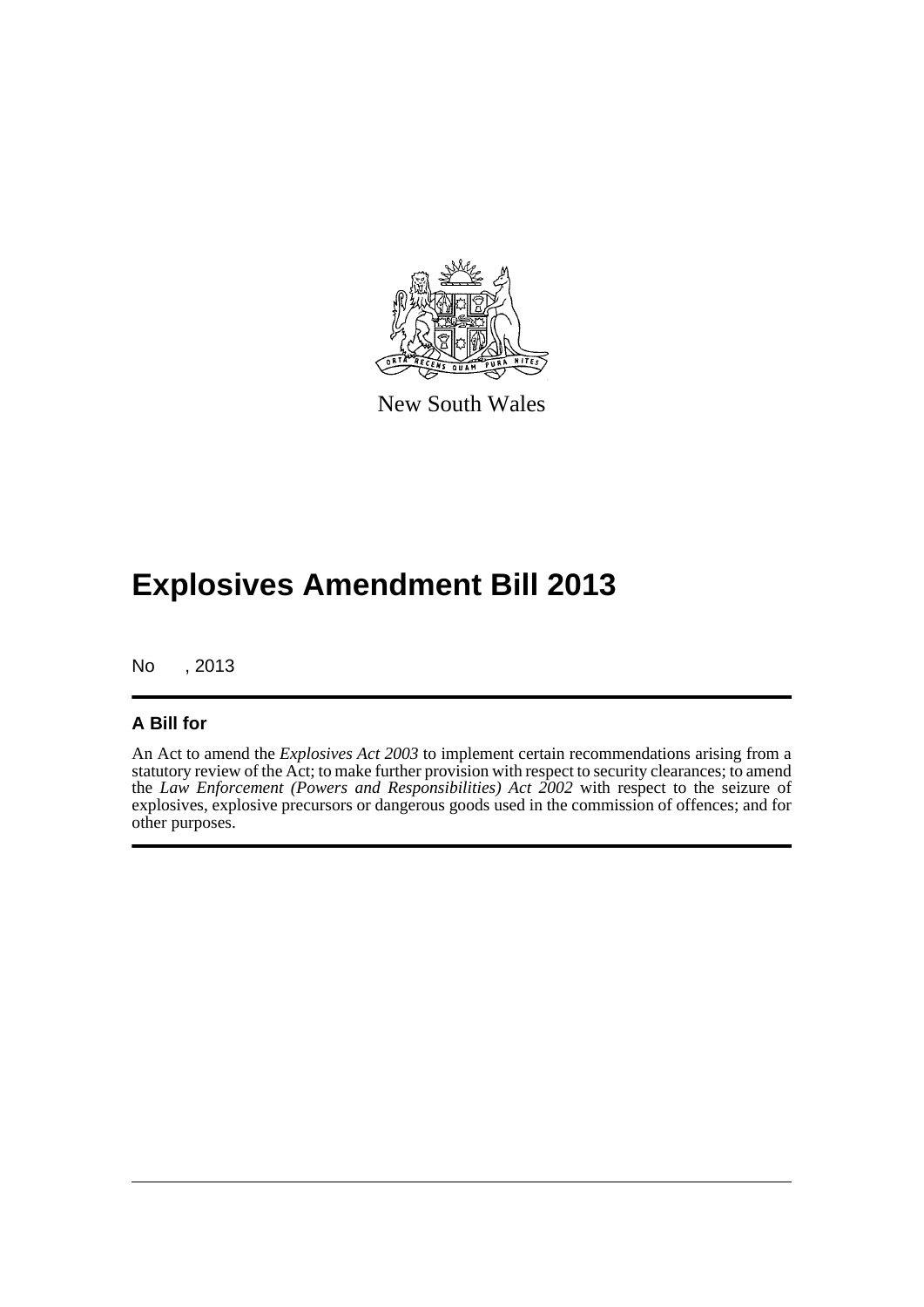<span id="page-4-1"></span><span id="page-4-0"></span>

| The Legislature of New South Wales enacts:             |   |
|--------------------------------------------------------|---|
| Name of Act                                            | 2 |
| This Act is the <i>Explosives Amendment Act 2013</i> . | 3 |
| <b>Commencement</b>                                    | 4 |
| This Act commences on the date of assent to this Act.  | 5 |
|                                                        |   |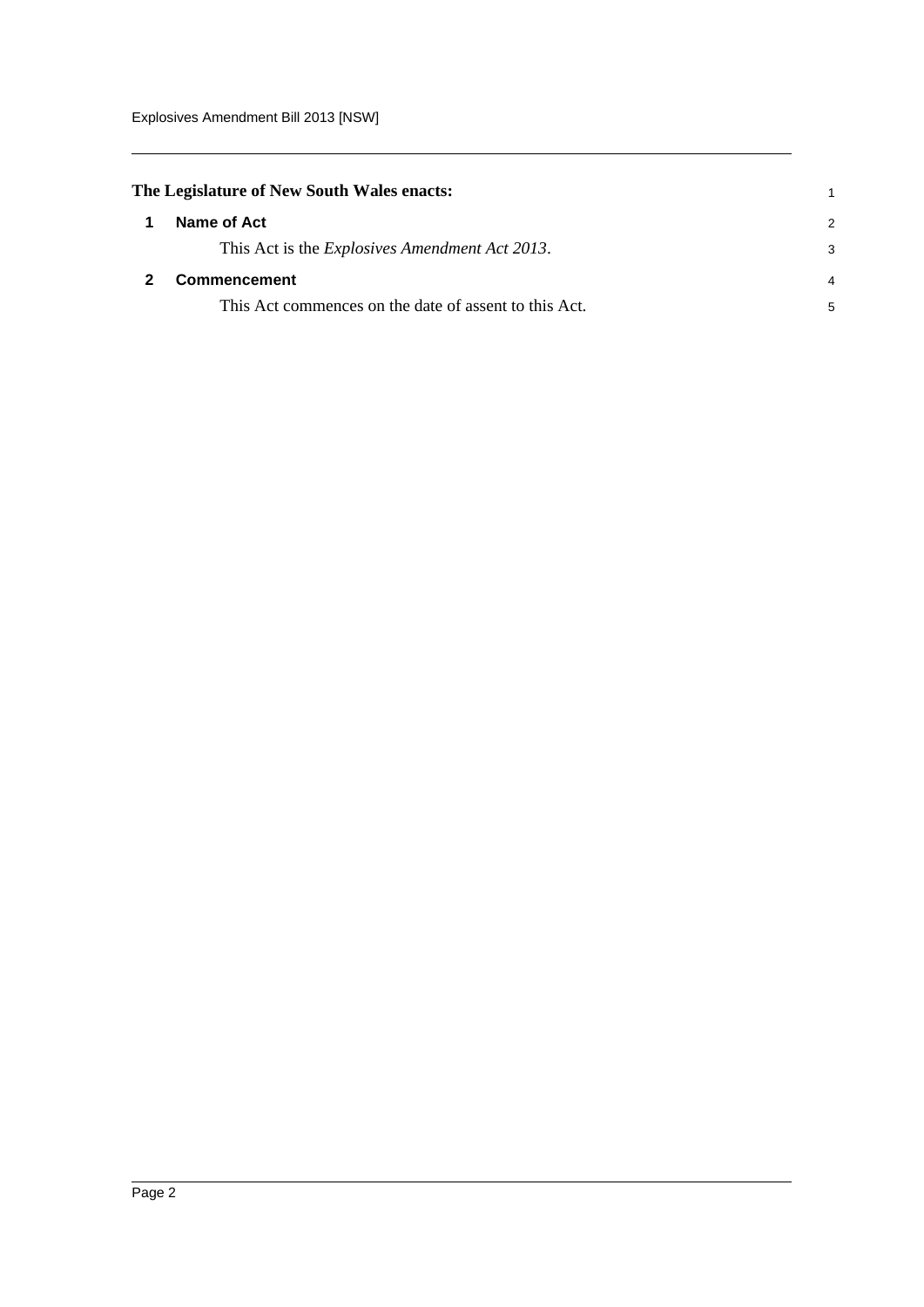<span id="page-5-0"></span>

|       | <b>Schedule 1</b>                                             |                       | <b>Amendment of Explosives Act 2003 No 39</b>                                                                                                                                                                                                                                                                            | 1                    |  |  |  |
|-------|---------------------------------------------------------------|-----------------------|--------------------------------------------------------------------------------------------------------------------------------------------------------------------------------------------------------------------------------------------------------------------------------------------------------------------------|----------------------|--|--|--|
| [1]   |                                                               |                       | <b>Section 3 Definitions</b>                                                                                                                                                                                                                                                                                             | $\overline{c}$       |  |  |  |
|       |                                                               |                       | Insert in alphabetical order in section $3(1)$ :                                                                                                                                                                                                                                                                         | 3                    |  |  |  |
|       |                                                               |                       | <i>responsible person</i> for a corporation means a person nominated in accordance                                                                                                                                                                                                                                       | 4                    |  |  |  |
|       |                                                               |                       | with the regulations to be a responsible person for the corporation.<br>security clearance means a security clearance granted under Part 3.                                                                                                                                                                              | 5                    |  |  |  |
|       |                                                               |                       |                                                                                                                                                                                                                                                                                                                          | 6                    |  |  |  |
| $[2]$ |                                                               | <b>Section 6A</b>     |                                                                                                                                                                                                                                                                                                                          | $\overline{7}$       |  |  |  |
|       |                                                               |                       | Insert after section 6:                                                                                                                                                                                                                                                                                                  | 8                    |  |  |  |
|       | 6A                                                            |                       | Security clearance must be held in certain circumstances                                                                                                                                                                                                                                                                 | 9                    |  |  |  |
|       |                                                               |                       | A natural person must not handle any explosive or explosive precursor if:                                                                                                                                                                                                                                                | 10                   |  |  |  |
|       |                                                               |                       | the regulations require the person to hold a security clearance that is in<br>(a)<br>force when handling the explosive or explosive precursor, and                                                                                                                                                                       | 11<br>12             |  |  |  |
|       |                                                               |                       | the person does not hold a security clearance to handle the explosive or<br>(b)<br>explosive precursor concerned.                                                                                                                                                                                                        | 13<br>14             |  |  |  |
|       |                                                               |                       | Maximum penalty: 250 penalty units.                                                                                                                                                                                                                                                                                      | 15                   |  |  |  |
| $[3]$ |                                                               | Part 3, heading       |                                                                                                                                                                                                                                                                                                                          | 16                   |  |  |  |
|       |                                                               |                       | Insert "and security clearances" after "licences".                                                                                                                                                                                                                                                                       | 17                   |  |  |  |
| [4]   |                                                               | <b>Section 10A</b>    |                                                                                                                                                                                                                                                                                                                          | 18                   |  |  |  |
|       | Insert after section 10:                                      |                       |                                                                                                                                                                                                                                                                                                                          |                      |  |  |  |
|       | 10A<br>Security clearance a prerequisite to obtaining licence |                       |                                                                                                                                                                                                                                                                                                                          |                      |  |  |  |
|       |                                                               | (1)                   | A natural person is not eligible for a licence unless the person has been granted<br>a security clearance that is in force.                                                                                                                                                                                              | 21<br>22             |  |  |  |
|       |                                                               | (2)                   | A corporation is not eligible for a licence unless there is at least one<br>responsible person for that corporation who has been granted a security<br>clearance that is in force.                                                                                                                                       | 23<br>24<br>25       |  |  |  |
|       |                                                               | (3)                   | The regulations may provide that subsections $(1)$ and $(2)$ do not apply to or in<br>respect of a specified class or type of licence.                                                                                                                                                                                   | 26<br>27             |  |  |  |
| $[5]$ |                                                               |                       | Section 11 Grant of licences and security clearances                                                                                                                                                                                                                                                                     | 28                   |  |  |  |
|       |                                                               |                       | Insert "and security clearances" after "Licences" in section 11 (1).                                                                                                                                                                                                                                                     | 29                   |  |  |  |
| [6]   |                                                               | <b>Section 11 (2)</b> |                                                                                                                                                                                                                                                                                                                          | 30                   |  |  |  |
|       |                                                               |                       | Insert "and security clearances" after "licences".                                                                                                                                                                                                                                                                       | 31                   |  |  |  |
| $[7]$ |                                                               |                       | Section 13 Commissioner of Police to report on licences and security clearances                                                                                                                                                                                                                                          | 32                   |  |  |  |
|       |                                                               |                       | Omit section 13 (1). Insert instead:                                                                                                                                                                                                                                                                                     | 33                   |  |  |  |
|       |                                                               | (1)                   | The regulatory authority may request the Commissioner of Police to furnish<br>the regulatory authority with a report in respect of any one or more of the<br>following matters relating to an applicant for the grant or renewal of a licence<br>or security clearance or the holder of a licence or security clearance: | 34<br>35<br>36<br>37 |  |  |  |
|       |                                                               |                       | whether the applicant or holder has been found guilty or convicted of an<br>(a)<br>offence (whether in New South Wales or elsewhere) and any available<br>information concerning any such conviction that the Commissioner                                                                                               | 38<br>39<br>40       |  |  |  |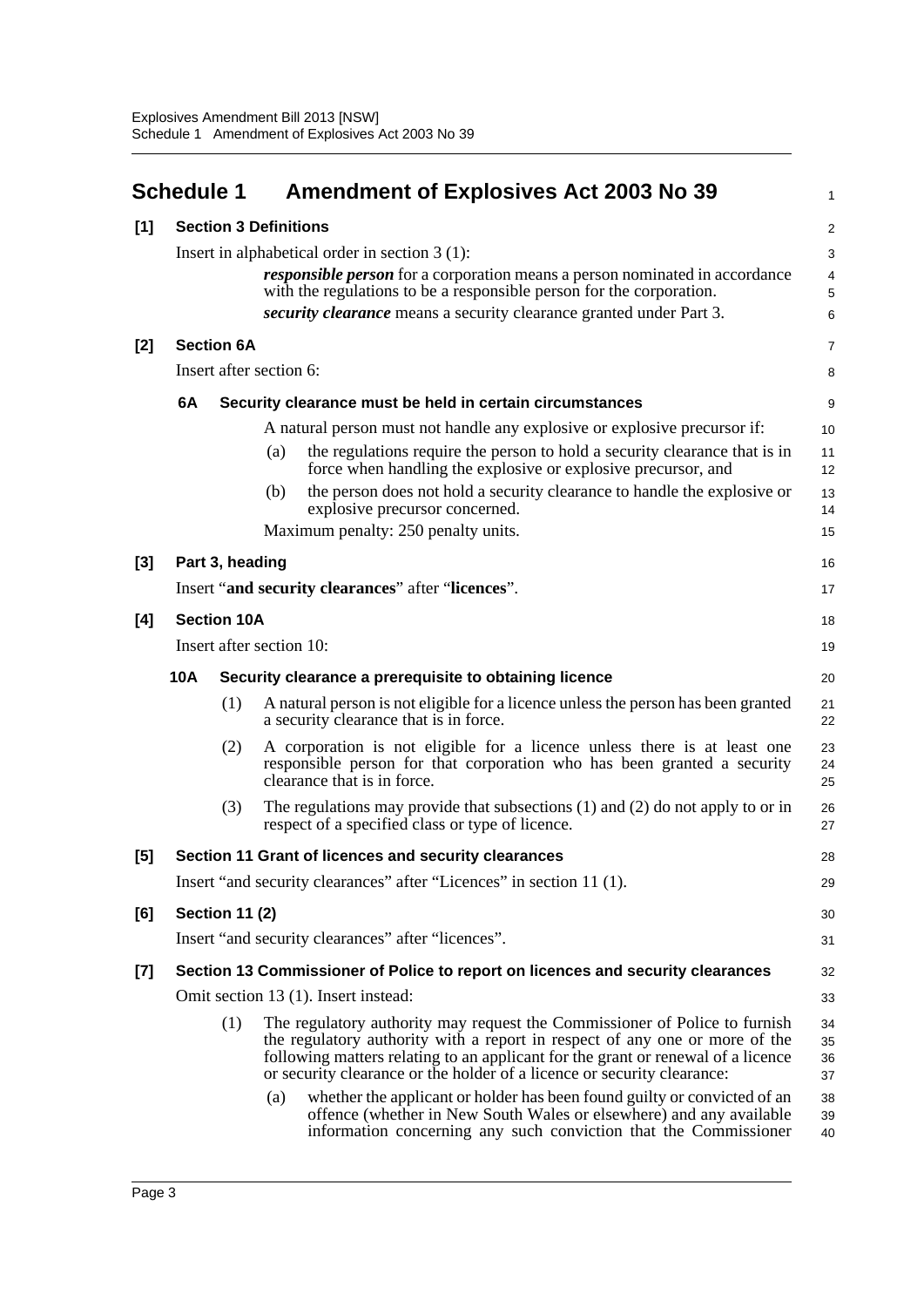considers to be relevant to the application or continued holding of the licence or security clearance,

- (b) whether the applicant or holder is the subject of a firearms prohibition order within the meaning of the *Firearms Act 1996*,
- (c) whether the applicant or holder is a fit and proper person to hold, or continue to hold, the licence or security clearance,
- (d) whether the applicant or holder has a history of violence or threats of violence, with *violence* including behaviour referred to in section 13 of the *Crimes (Domestic and Personal Violence) Act 2007* (Stalking or intimidation with intent to cause fear of physical or mental harm),
- (e) whether there is an apprehended violence order under the *Crimes (Domestic and Personal Violence) Act 2007* in force with respect to the applicant or holder,
- (f) any available information with respect to the participation of the applicant or holder in any criminal activity,
- (g) whether the Commissioner considers that it is contrary to the public interest for the applicant or holder to hold, or continue to hold, the licence or security clearance,
- (h) such other matters as the regulatory authority may specify in the request.

#### **[8] Section 13 (5) and (6)**

Insert after section 13 (4):

- The Commissioner of Police may identify any information included in a report under this section as information that could disclose the existence or content of a criminal or security intelligence report or other confidential criminal information.
- (6) The regulatory authority is not, under this or any other Act or law, required to give any reasons for not granting a licence or security clearance to (or for suspending or cancelling a licence or security clearance of) a person on the basis of a report made by the Commissioner about the person under this section if the giving of those reasons would disclose any criminal or security intelligence report or other confidential criminal information as referred to in subsection (5). 27 28 29 30 31 32 33

| [9]    | Section 14 Conditions of licences and security clearances                    | 34 |
|--------|------------------------------------------------------------------------------|----|
|        | Insert "and security clearances" after "Licences" in section 14 (1).         | 35 |
| $[10]$ | Section 14 (2) and (3)                                                       | 36 |
|        | Insert "or security clearance" after "licence" wherever occurring.           | 37 |
| $[11]$ | Section 14 (4)                                                               | 38 |
|        | Insert "to which a licence is subject" after "A condition".                  | 39 |
| $[12]$ | Section 15 Offence to contravene conditions of licence or security clearance | 40 |
|        | Insert "or security clearance" after "licence" wherever occurring.           | 41 |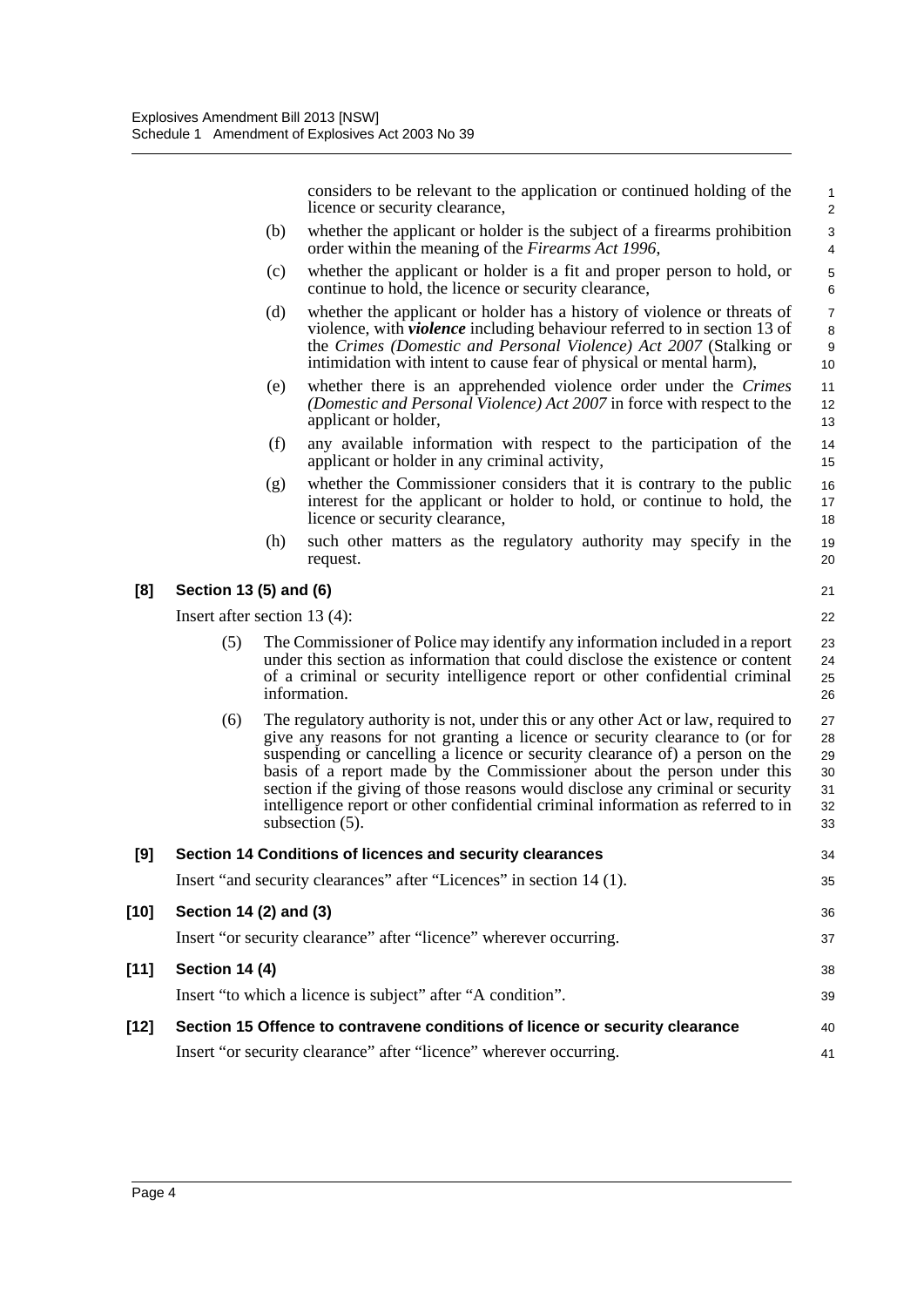| $[13]$ |    |                   |     |                                | Section 16 Duration of licences and security clearances                                                                                                                                                                        | 1                        |
|--------|----|-------------------|-----|--------------------------------|--------------------------------------------------------------------------------------------------------------------------------------------------------------------------------------------------------------------------------|--------------------------|
|        |    |                   |     | Insert after section $16(2)$ : |                                                                                                                                                                                                                                | $\overline{\mathbf{c}}$  |
|        |    | (3)               |     |                                | A security clearance remains in force (unless sooner cancelled) for the period<br>of 5 years after it is granted.                                                                                                              | 3<br>4                   |
|        |    | (4)               |     |                                | If a licence is issued to a person during the term of a security clearance, the<br>security clearance is taken to continue in force while the licence is in force,<br>unless the security clearance is sooner cancelled.       | 5<br>6<br>$\overline{7}$ |
|        |    | (5)               |     |                                | A security clearance is not in force during any period it is suspended.                                                                                                                                                        | 8                        |
| $[14]$ |    |                   |     |                                | Section 17 Fees for licences and security clearances                                                                                                                                                                           | 9                        |
|        |    |                   |     |                                | Insert "and security clearances" after "licences" in section 17 (1).                                                                                                                                                           | 10                       |
| $[15]$ |    |                   |     |                                | Section 18 Offences relating to licences and security clearances                                                                                                                                                               | 11                       |
|        |    |                   |     |                                | Insert "or security clearance" after "licence" wherever occurring.                                                                                                                                                             | 12                       |
| $[16]$ |    | <b>Section 20</b> |     |                                |                                                                                                                                                                                                                                | 13                       |
|        |    |                   |     |                                | Omit the section. Insert instead:                                                                                                                                                                                              | 14                       |
|        | 20 |                   |     |                                | Suspension of licences and security clearances                                                                                                                                                                                 | 15                       |
|        |    | (1)               |     |                                | The regulatory authority may suspend a licence or security clearance:                                                                                                                                                          | 16                       |
|        |    |                   | (a) |                                | if the holder of the licence or security clearance:                                                                                                                                                                            | 17                       |
|        |    |                   |     | (i)                            | is proceeded against for an offence against this Act or the<br>regulations, or                                                                                                                                                 | 18<br>19                 |
|        |    |                   |     | (ii)                           | is not complying with any lawful requirement imposed by or<br>under this Act, or                                                                                                                                               | 20<br>21                 |
|        |    |                   | (b) |                                | for any other reason prescribed by the regulations.                                                                                                                                                                            | 22                       |
|        |    | (2)               |     |                                | The regulatory authority may suspend a licence or security clearance under<br>subsection (1) (a) until the relevant proceeding has been disposed of or<br>requirement complied with.                                           | 23<br>24<br>25           |
| $[17]$ |    | <b>Section 21</b> |     |                                |                                                                                                                                                                                                                                | 26                       |
|        |    |                   |     |                                | Omit the section. Insert instead:                                                                                                                                                                                              | 27                       |
|        | 21 |                   |     |                                | <b>Cancellation of licences and security clearances</b>                                                                                                                                                                        | 28                       |
|        |    |                   |     |                                | The regulatory authority may cancel a licence or security clearance:                                                                                                                                                           | 29                       |
|        |    |                   | (a) |                                | if the holder of the licence or security clearance:                                                                                                                                                                            | 30                       |
|        |    |                   |     | (i)                            | is convicted of or found guilty of an offence against this Act or<br>the regulations or a provision of a corresponding Act or<br>regulation of the Commonwealth or of another State or Territory<br>relating to explosives, or | 31<br>32<br>33<br>34     |
|        |    |                   |     | (ii)                           | breaches a condition of the licence or security clearance, or                                                                                                                                                                  | 35                       |
|        |    |                   |     | (iii)                          | surrenders the licence or security clearance to the regulatory<br>authority, or                                                                                                                                                | 36<br>37                 |
|        |    |                   |     | (iv)                           | supplied information which was (to the holder's knowledge)<br>false or misleading in a material particular in, or in connection<br>with, the application for the licence or security clearance, or                             | 38<br>39<br>40           |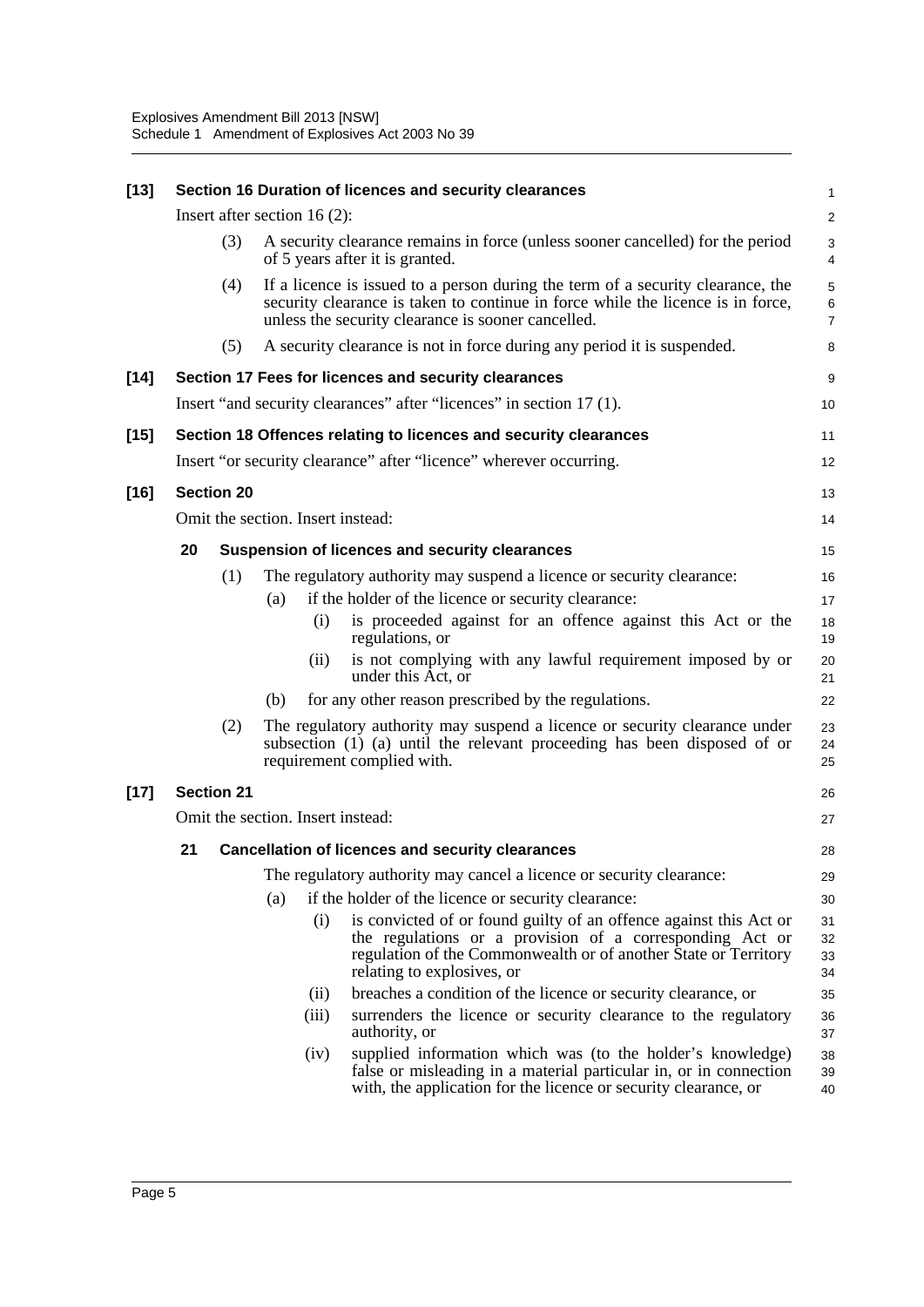|        |             |                          | (b) | if the regulatory authority is of the opinion that the holder is no longer<br>a fit and proper person to hold, or to continue to hold, the licence or<br>security clearance, or                                                                                                                                                                               | 1<br>$\overline{c}$<br>3   |
|--------|-------------|--------------------------|-----|---------------------------------------------------------------------------------------------------------------------------------------------------------------------------------------------------------------------------------------------------------------------------------------------------------------------------------------------------------------|----------------------------|
|        |             |                          | (c) | for any other reason prescribed by the regulations.                                                                                                                                                                                                                                                                                                           | $\overline{4}$             |
| $[18]$ |             |                          |     | Section 22 Special provision-suspension or cancellation of licences and security<br>clearances where suspicions of violence                                                                                                                                                                                                                                   | 5<br>6                     |
|        |             |                          |     | Insert "or security clearance" after "licence" wherever occurring in section $22(1)$ –(4).                                                                                                                                                                                                                                                                    | 7                          |
| [19]   |             | <b>Section 22 (6)</b>    |     |                                                                                                                                                                                                                                                                                                                                                               | 8                          |
|        |             |                          |     | Omit the subsection. Insert instead:                                                                                                                                                                                                                                                                                                                          | 9                          |
|        |             | (6)                      |     | This section does not limit any powers of the regulatory authority under<br>section 20 or 21 with respect to a licence or security clearance.                                                                                                                                                                                                                 | 10<br>11                   |
| [20]   |             |                          |     | Section 23 Suspended and cancelled licences and security clearances                                                                                                                                                                                                                                                                                           | 12                         |
|        |             |                          |     | Insert "or security clearance" after "licence" wherever occurring.                                                                                                                                                                                                                                                                                            | 13                         |
| $[21]$ |             |                          |     | Section 24 Review of decisions by Administrative Decisions Tribunal                                                                                                                                                                                                                                                                                           | 14                         |
|        | and $(9)$ . |                          |     | Insert "or security clearance" after "licence" wherever occurring in section 24 $(1)$ , $(2)$ , $(7)$                                                                                                                                                                                                                                                         | 15<br>16                   |
| $[22]$ |             | <b>Section 24 (5)</b>    |     |                                                                                                                                                                                                                                                                                                                                                               | 17                         |
|        |             | Omit the subsection.     |     |                                                                                                                                                                                                                                                                                                                                                               | 18                         |
| [23]   |             | <b>Section 24A</b>       |     |                                                                                                                                                                                                                                                                                                                                                               | 19                         |
|        |             | Insert after section 24: |     |                                                                                                                                                                                                                                                                                                                                                               | 20                         |
|        | 24A         |                          |     | Disclosure of criminal intelligence information                                                                                                                                                                                                                                                                                                               | 21                         |
|        |             | (1)                      |     | If an application for a licence or security clearance was refused or a licence or<br>security clearance was suspended or cancelled by the regulatory authority on<br>the ground of a report made by the Commissioner of Police under section 13:                                                                                                              | 22<br>23<br>24             |
|        |             |                          | (a) | the Commissioner (as well as the regulatory authority) is to be a party<br>to any proceedings in the Administrative Decisions Tribunal for a<br>review of the decision of the regulatory authority, and                                                                                                                                                       | 25<br>26<br>27             |
|        |             |                          | (b) | the Tribunal is to be provided with a copy of the report of the<br>Commissioner, and                                                                                                                                                                                                                                                                          | 28<br>29                   |
|        |             |                          | (c) | the Tribunal is not prevented from determining whether the regulatory<br>authority made the correct and preferable decision regarding the<br>application or the licence or security clearance concerned merely<br>because of the report.                                                                                                                      | 30<br>31<br>32<br>33       |
|        |             | (2)                      |     | In determining an application for a review of any decision to refuse to grant a<br>licence or security clearance or to suspend or cancel a licence or security<br>clearance that was made on the ground of a report under section 13 made by<br>the Commissioner of Police, the Administrative Decisions Tribunal:                                            | 34<br>35<br>36<br>37       |
|        |             |                          | (a) | is to ensure that it does not, in the reasons for its decision or otherwise,<br>disclose the existence or content of any information identified in the<br>Commissioner's report under section $13(5)$ as being from a criminal or<br>security intelligence report or other confidential criminal information<br>without the approval of the Commissioner, and | 38<br>39<br>40<br>41<br>42 |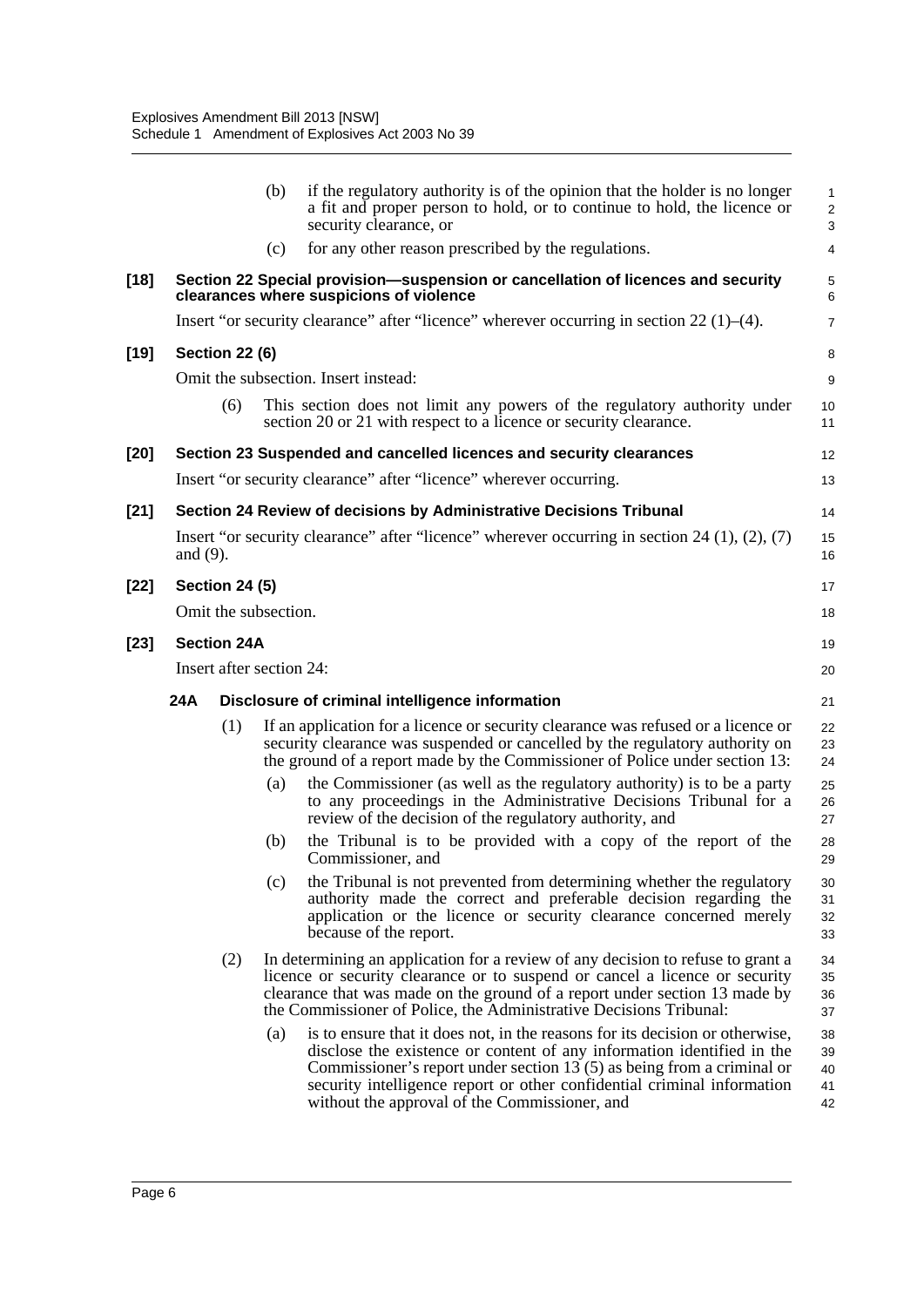|        |                       | (b)<br>in order to prevent the disclosure of any such report or other criminal<br>information, is to receive evidence and hear argument in the absence of<br>the public, the applicant for review, the applicant's representative and<br>any other interested party, unless the Commissioner approves<br>otherwise.<br>Note. Section 13 (6) of this Act provides that the regulatory authority and the<br>Commissioner are not, under this or any other Act or law, required to give any reasons<br>in connection with the refusal to grant a licence or security clearance or the suspension<br>or cancellation of a licence or security clearance on the ground of a report under<br>section 13 if the giving of those reasons would disclose the existence or content of any<br>criminal or security intelligence report or other confidential criminal information referred<br>to in section 13 (5). Accordingly, Part 2 of Chapter 5 of the Administrative Decisions<br>Tribunal Act 1997 does not apply to any decision to refuse to grant a licence or security<br>clearance based on such information to the extent that it would require disclosure of<br>the existence or content of any criminal or security intelligence report or other<br>confidential criminal information. | $\mathbf{1}$<br>$\overline{c}$<br>3<br>$\overline{4}$<br>5<br>6<br>$\boldsymbol{7}$<br>8<br>$\boldsymbol{9}$<br>10<br>11<br>12<br>13<br>14<br>15<br>16 |
|--------|-----------------------|--------------------------------------------------------------------------------------------------------------------------------------------------------------------------------------------------------------------------------------------------------------------------------------------------------------------------------------------------------------------------------------------------------------------------------------------------------------------------------------------------------------------------------------------------------------------------------------------------------------------------------------------------------------------------------------------------------------------------------------------------------------------------------------------------------------------------------------------------------------------------------------------------------------------------------------------------------------------------------------------------------------------------------------------------------------------------------------------------------------------------------------------------------------------------------------------------------------------------------------------------------------------------------------------|--------------------------------------------------------------------------------------------------------------------------------------------------------|
|        | (3)                   | If the Tribunal considers that information identified in the Commissioner's<br>determination as being from a criminal or security intelligence report or other<br>confidential criminal information referred to in section 13 (5) has not been<br>properly identified as such, the Tribunal must ask the Commissioner whether<br>the Commissioner wishes to withdraw the information from consideration by<br>the Tribunal in its determination of an application.                                                                                                                                                                                                                                                                                                                                                                                                                                                                                                                                                                                                                                                                                                                                                                                                                         | 17<br>18<br>19<br>20<br>21<br>22                                                                                                                       |
|        | (4)                   | Information that is withdrawn by the Commissioner must not be:                                                                                                                                                                                                                                                                                                                                                                                                                                                                                                                                                                                                                                                                                                                                                                                                                                                                                                                                                                                                                                                                                                                                                                                                                             | 23                                                                                                                                                     |
|        |                       | (a)<br>disclosed to any person, or                                                                                                                                                                                                                                                                                                                                                                                                                                                                                                                                                                                                                                                                                                                                                                                                                                                                                                                                                                                                                                                                                                                                                                                                                                                         | 24                                                                                                                                                     |
|        |                       | taken into consideration by the Tribunal in determining an application.<br>(b)                                                                                                                                                                                                                                                                                                                                                                                                                                                                                                                                                                                                                                                                                                                                                                                                                                                                                                                                                                                                                                                                                                                                                                                                             | 25                                                                                                                                                     |
| $[24]$ |                       | Section 27 Extension of certain provisions of Work Health and Safety Act 2011<br>relating to inspectors and enforcement of this Act                                                                                                                                                                                                                                                                                                                                                                                                                                                                                                                                                                                                                                                                                                                                                                                                                                                                                                                                                                                                                                                                                                                                                        | 26<br>27                                                                                                                                               |
|        |                       | Omit "Part 9" from section 27 (1). Insert instead "Section 155 and Part 9".                                                                                                                                                                                                                                                                                                                                                                                                                                                                                                                                                                                                                                                                                                                                                                                                                                                                                                                                                                                                                                                                                                                                                                                                                | 28                                                                                                                                                     |
| $[25]$ | Section 27, note      |                                                                                                                                                                                                                                                                                                                                                                                                                                                                                                                                                                                                                                                                                                                                                                                                                                                                                                                                                                                                                                                                                                                                                                                                                                                                                            | 29                                                                                                                                                     |
|        |                       | Insert at the end of section 27:                                                                                                                                                                                                                                                                                                                                                                                                                                                                                                                                                                                                                                                                                                                                                                                                                                                                                                                                                                                                                                                                                                                                                                                                                                                           | 30                                                                                                                                                     |
|        |                       | <b>Note.</b> Police officers have powers to search for, seize and detain anything in the<br>possession of a person that the police officer has reasonable grounds to believe has<br>been used in or in connection with an offence under Part 2 of this Act—see Division 1<br>of Part 4 of the Law Enforcement (Powers and Responsibilities) Act 2002. Section 211<br>of that Act provides for the return or forfeiture and disposal of seized things.                                                                                                                                                                                                                                                                                                                                                                                                                                                                                                                                                                                                                                                                                                                                                                                                                                      | 31<br>32<br>33<br>34<br>35                                                                                                                             |
| $[26]$ |                       | <b>Section 35 Disclosure of information</b>                                                                                                                                                                                                                                                                                                                                                                                                                                                                                                                                                                                                                                                                                                                                                                                                                                                                                                                                                                                                                                                                                                                                                                                                                                                | 36                                                                                                                                                     |
|        |                       | Insert "or to any other person or body prescribed, or of a class prescribed, by the<br>regulations" after "explosives" in section $35(2)$ .                                                                                                                                                                                                                                                                                                                                                                                                                                                                                                                                                                                                                                                                                                                                                                                                                                                                                                                                                                                                                                                                                                                                                | 37<br>38                                                                                                                                               |
| $[27]$ | <b>Section 35 (4)</b> |                                                                                                                                                                                                                                                                                                                                                                                                                                                                                                                                                                                                                                                                                                                                                                                                                                                                                                                                                                                                                                                                                                                                                                                                                                                                                            | 39                                                                                                                                                     |
|        |                       | Insert after section 35 (3):                                                                                                                                                                                                                                                                                                                                                                                                                                                                                                                                                                                                                                                                                                                                                                                                                                                                                                                                                                                                                                                                                                                                                                                                                                                               | 40                                                                                                                                                     |
|        | (4)                   | The regulatory authority may (subject to any conditions or limitations<br>prescribed by the regulations) communicate any information which comes to<br>its knowledge in the exercise of its functions under this Act with respect to<br>licences and security clearances and the holders of licences and security<br>clearances to any person or body prescribed, or of a class prescribed, by the<br>regulations.                                                                                                                                                                                                                                                                                                                                                                                                                                                                                                                                                                                                                                                                                                                                                                                                                                                                         | 41<br>42<br>43<br>44<br>45<br>46                                                                                                                       |
| $[28]$ |                       | <b>Section 36 Regulations</b>                                                                                                                                                                                                                                                                                                                                                                                                                                                                                                                                                                                                                                                                                                                                                                                                                                                                                                                                                                                                                                                                                                                                                                                                                                                              | 47                                                                                                                                                     |
|        | Omit section 36 (2A). |                                                                                                                                                                                                                                                                                                                                                                                                                                                                                                                                                                                                                                                                                                                                                                                                                                                                                                                                                                                                                                                                                                                                                                                                                                                                                            | 48                                                                                                                                                     |
|        |                       |                                                                                                                                                                                                                                                                                                                                                                                                                                                                                                                                                                                                                                                                                                                                                                                                                                                                                                                                                                                                                                                                                                                                                                                                                                                                                            |                                                                                                                                                        |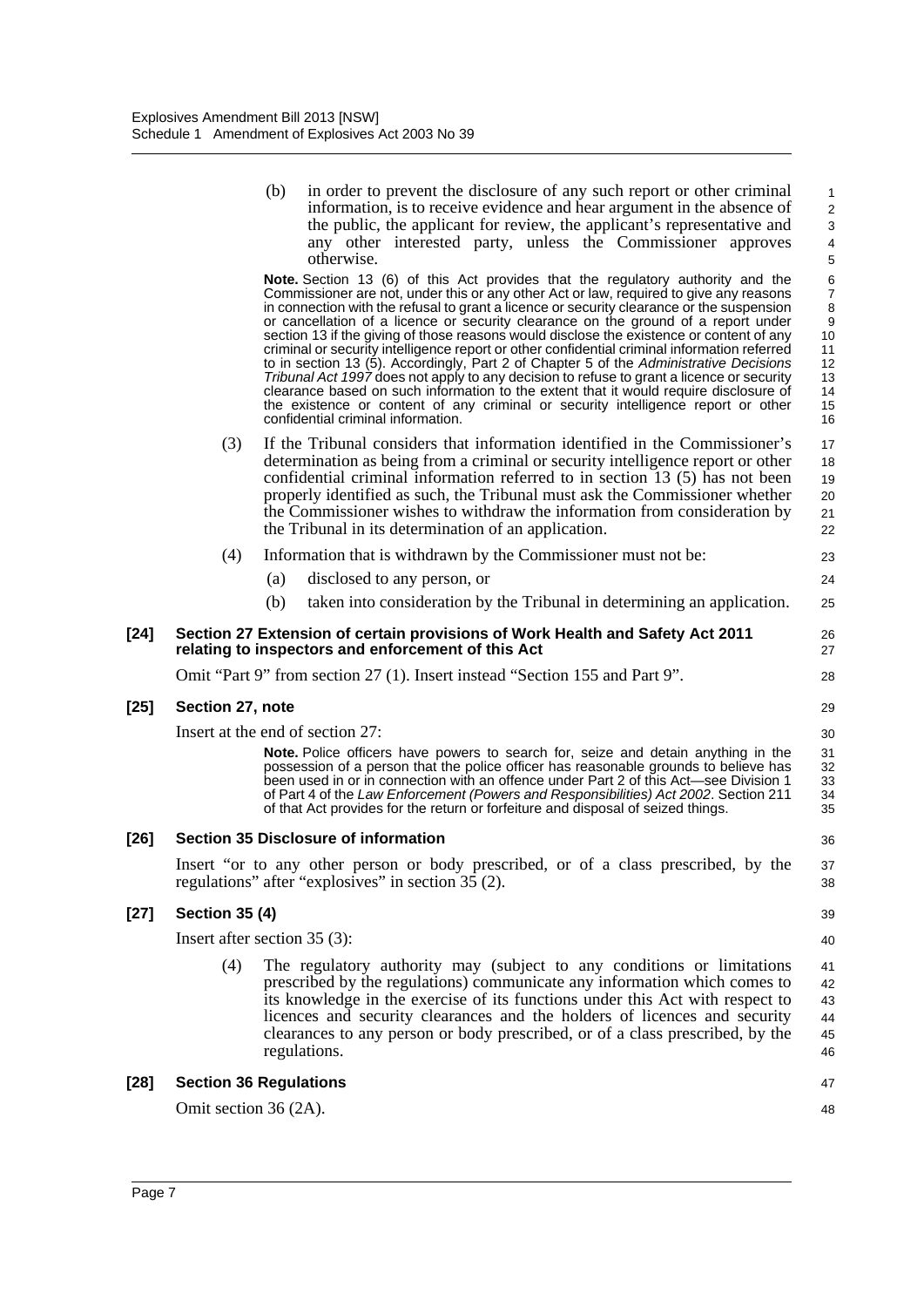| $[29]$ |        |     | <b>Section 38 Review of Act</b>                                                                                                                                                                                               | 1                   |
|--------|--------|-----|-------------------------------------------------------------------------------------------------------------------------------------------------------------------------------------------------------------------------------|---------------------|
|        |        |     | Omit "to this Act" from section 38 (2).                                                                                                                                                                                       | $\overline{2}$      |
|        |        |     | Insert instead "to the <i>Explosives Amendment Act 2013"</i> .                                                                                                                                                                | 3                   |
| [30]   |        |     | Schedule 1 Savings, transitional and other provisions                                                                                                                                                                         | 4                   |
|        |        |     | Omit clause 1 (1). Insert instead:                                                                                                                                                                                            | 5                   |
|        |        | (1) | The regulations may contain provisions of a savings or transitional nature<br>consequent on the enactment of this Act or any Act that amends this Act.                                                                        | 6<br>$\overline{7}$ |
| $[31]$ |        |     | Schedule 1, Part 4                                                                                                                                                                                                            | 8                   |
|        |        |     | Insert after clause 7:                                                                                                                                                                                                        | 9                   |
|        | Part 4 |     | <b>Provisions consequent on enactment of Explosives</b><br><b>Amendment Act 2013</b>                                                                                                                                          | 10<br>11            |
|        | 8      |     | <b>Definition</b>                                                                                                                                                                                                             | 12                  |
|        |        |     | In this Part:                                                                                                                                                                                                                 | 13                  |
|        |        |     | <b>amending Act</b> means the <i>Explosives Amendment Act 2013</i> .                                                                                                                                                          | 14                  |
|        | 9      |     | <b>Reports by Commissioner</b>                                                                                                                                                                                                | 15                  |
|        |        |     | Section 13 (as amended by the amending Act) and section 24A extend to a<br>report made after the commencement of the amending Act that was requested<br>before that commencement.                                             | 16<br>17<br>18      |
|        | 10     |     | <b>Reviews by Administrative Decisions Tribunal</b>                                                                                                                                                                           | 19                  |
|        |        |     | Subject to the regulations, a review under section 24 that was pending<br>immediately before the omission of section 24 (5) by the amending Act is to<br>continue to be dealt with as if that subsection were still in force. | 20<br>21<br>22      |
|        |        |     |                                                                                                                                                                                                                               |                     |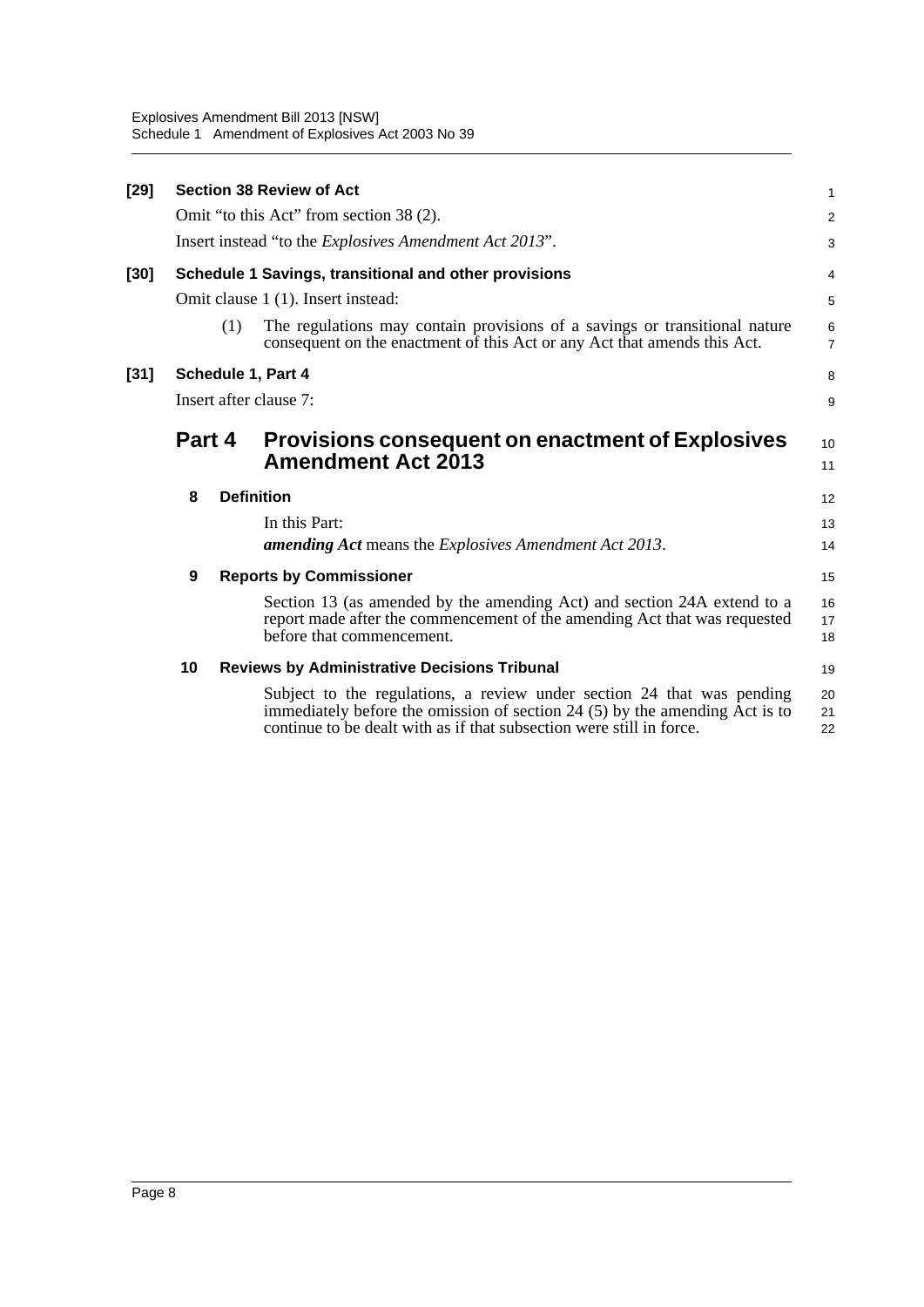<span id="page-11-0"></span>

|     | <b>Schedule 2</b><br><b>Amendment of other legislation</b>                                                                                                     | $\mathbf{1}$   |
|-----|----------------------------------------------------------------------------------------------------------------------------------------------------------------|----------------|
| 2.1 | <b>Explosives Regulation 2013</b>                                                                                                                              | 2              |
| [1] | <b>Clause 3 Definitions</b>                                                                                                                                    | 3              |
|     | Omit the definition of <i>responsible person</i> from clause $3(1)$ .                                                                                          | $\overline{4}$ |
| [2] | <b>Clause 9</b>                                                                                                                                                | 5              |
|     | Omit the clause. Insert instead:                                                                                                                               | 6              |
|     | 9<br>Security clearance required to handle explosives or explosive precursors                                                                                  | $\overline{7}$ |
|     | Except as provided by clause 10, a natural person is required to hold a security<br>clearance that is in force to handle any explosive or explosive precursor. | 8<br>9         |
| [3] | <b>Clause 13 Duration of security clearance</b>                                                                                                                | 10             |
|     | Omit the clause.                                                                                                                                               | 11             |
| [4] | Clause 34                                                                                                                                                      | 12             |
|     | Omit the clause. Insert instead:                                                                                                                               | 13             |
|     | 34<br>Security clearance not a prerequisite to obtaining a fireworks (single use)<br>licence                                                                   | 14<br>15       |
|     | For the purposes of section 10A (3) of the Act, a security clearance is not<br>required in relation to a fireworks (single use) licence.                       | 16<br>17       |
| [5] | <b>Schedule 2 Penalty notice offences</b>                                                                                                                      | 18             |
|     | Insert in appropriate order in Columns 1 and 2 under the heading "Offences under the<br>$Act$ :                                                                | 19<br>20       |
|     | Section 6A<br>\$2,000                                                                                                                                          |                |
| [6] | <b>Schedule 2</b>                                                                                                                                              | 21             |
|     | Omit the matter relating to clause 9 in Columns 1 and 2 under the heading "Offences under<br>this Regulation".                                                 | 22<br>23       |
| 2.2 | Law Enforcement (Powers and Responsibilities) Act 2002 No 103                                                                                                  | 24             |
| [1] | <b>Section 20 Relevant offences</b>                                                                                                                            | 25             |
|     | Insert after section $20(c)$ :                                                                                                                                 | 26             |
|     | (d)<br>an offence against a provision of Part 2 of the <i>Explosives Act</i> 2003.                                                                             | 27             |